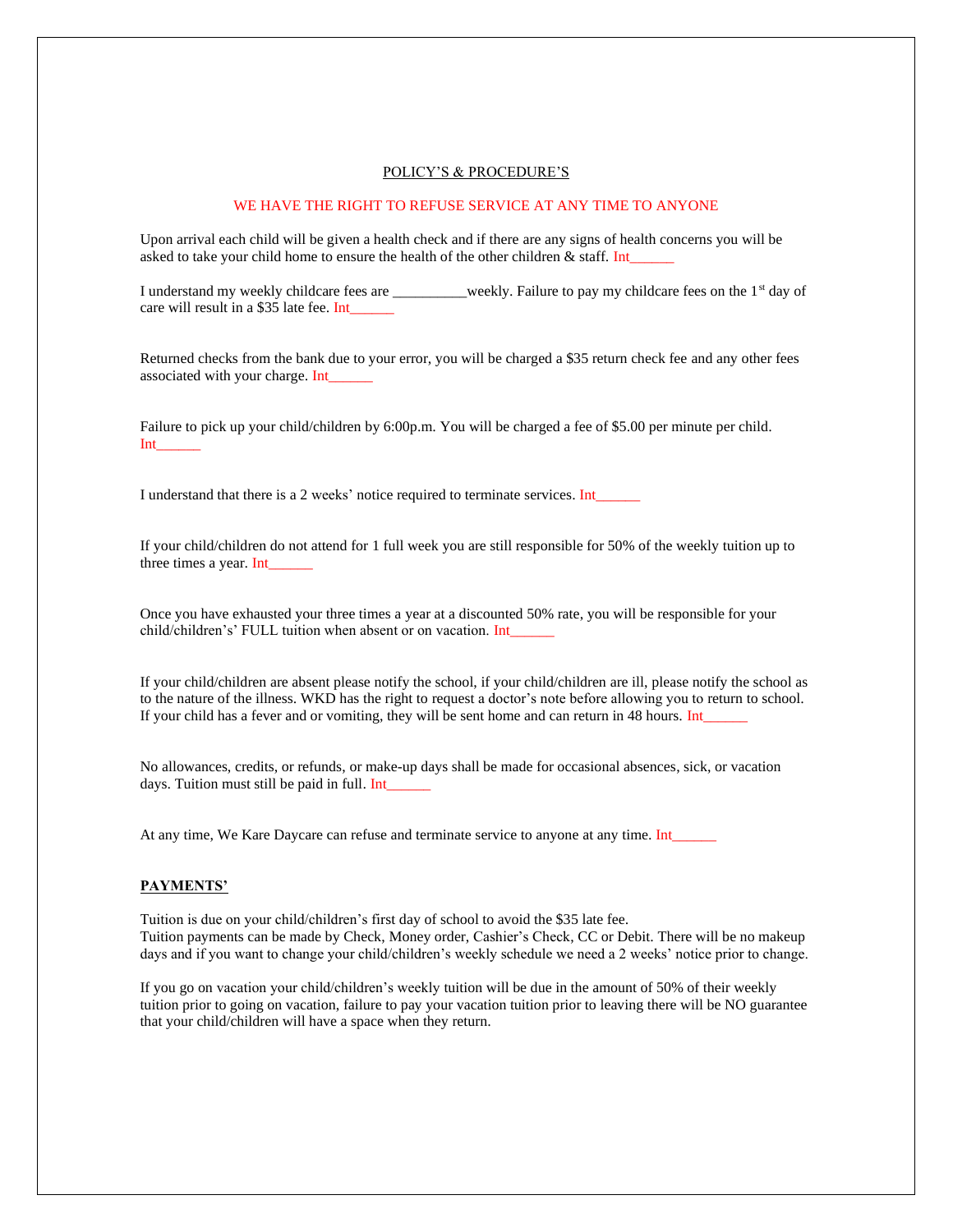# **REGISTRATION/MEALS**

Families that are on any subsidized programs, you will be responsible for any fee's that are not paid by the agency including registration fees.

All meals will be provided to all children during mealtimes only. We will not allow any outside food, or drinks, to be partaken in front of other children, unless your child has allergies or has a special diet. Menus include foods which meet daily nutritional needs, as well as state license requirements. Mealtimes will vary due to the different age groups we serve.

# **EARTHQUAKE**

Each child is responsible to bring in an emergency kit. You never know when we may have to evacuate the building and we want every child to have the proper emergency items. The items need to be in a bag or backpack.

Items needed; water bottle, food-nonperishable, flashlight, first aid kit, batteries, whistle, dust mask, trash bag, moist towelettes, and gloves.

# **SAFETY AND SECURITY**

Your child/children must be signed in/out daily. Accompany your child/children into his or her classroom, and let the teacher know your child has arrived.

When picking up your child/children, please allow your child/children to complete whatever activity he or she is participating in. Please remember to let the teacher know your child is leaving and sign your child/children out as you exit the building.

Please always keep your child with you, especially when exiting your vehicle in our parking lot. Do not leave children, regardless of their age, unattended in the car when dropping off or picking up. Lock your car, as we are not responsible for any personal belongings taken from your vehicle while it is on our property.

### **RELEASING YOUR CHILD**

WKD will only release your child/children to his or her parents/guardians and authorized persons listed in your child's Enrollment Registration Information packet. Government-issued photo identification must be shown for any person not positively known to us before we can release your child/children. WKD will not release a child to anyone (other than a parent) under the age of eighteen (18), including siblings.

Under no circumstances will children be allowed to leave the school unsupervised to another location. We cannot release a child to walk to a bus stop or walk home.

### **FIRE/EMERGENCY DRILLS**

We conduct fire and emergency evacuation drills regularly. Parents, staff, and children will not be made aware of the drill dates or times, as this is the most effective way to assess the success of fire and emergency/evacuation plans.

### **DISCIPLINE POLICIES**

In accordance to providing a Health & Safe Environment, WKD follows the following guidelines for and not limited to… However, we will encourage a child to display positive behavior, focus and encourage positive selfesteem, self-control, and self-direction…

There will not be any corporal punishment of any kind. Int\_\_\_\_\_\_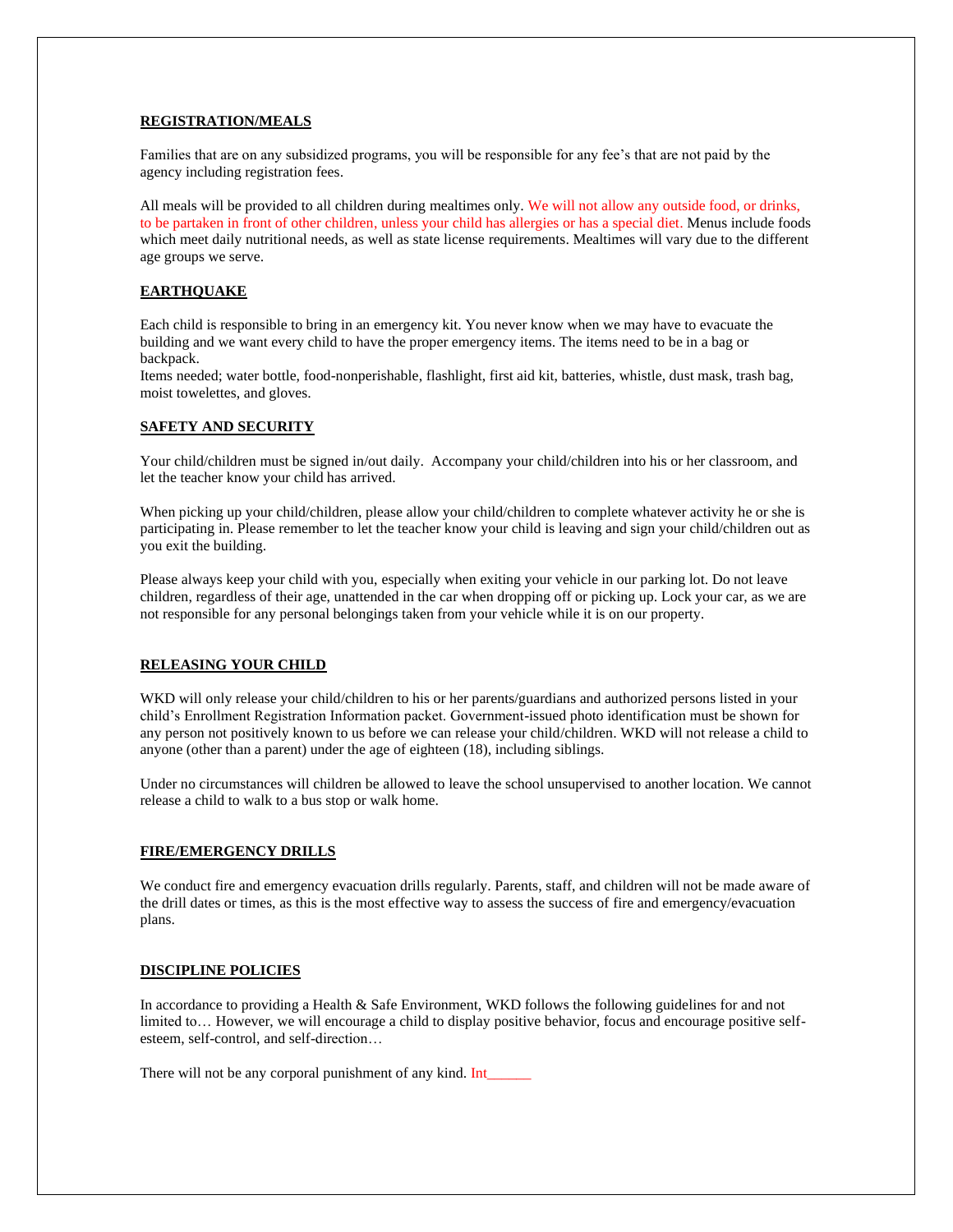There will be no fighting, kicking, biting, inappropriate Language, nor destroying of others personal property or the school's property. If your child/children damage another child's property, the school is not responsible. Int\_\_\_\_\_\_

Any behavior, which will endanger or harm any child/children, will result in suspension and or immediate termination. Int

Example: If your child has more than 2 write ups in one week your child/children will be suspended for 1 day. If the behavior continues, we will terminate services immediate with no notice. Int\_

If a child is showing signs that they will need more care than we are able to provide them, we will require that child to get an assessment and behavior plan before they can return to the school. If a child is showing signs that they will need more care than we are able to provide them, and you do not wish to get your child assessed, we will require a parent meeting and behavior plan before they can return to school. Int\_

### **SOCIAL MEDIA PICTURES**

WKD will be sharing photos on our website & face book page of different activities, group time, chapel, & class work that happens in our school to show the viewers that need an educational center what we are about.

# **DAYS AND HOURS OF OPERATION AND CLOSING DAYS**

WKD is open Monday through Friday from 6:00a.m. to 6:00p.m., all year round.

We are closed in observance of these holidays each year:

New Year's Day, Dr. Martin Luther King Jr, Memorial Day, Independence Day, Labor Day, Columbus Day, Veterans' Day, Thanksgiving Day, Christmas Day…If the holiday falls on Sunday we will be closed that Monday and if the holiday falls on a Thursday we will be closed that Friday.

#### **REFUNDS**

No allowances, credits, refunds, or make-up days shall be made for holidays  $\&$  closing days. Tuition must still be paid in full.

#### **FIELD TRIPS ARE FOR SCHOOL AGE CHILDREN ONLY AGES K-12**

If your child/children will be attending on a day the public school is not in session, "WKD" will be scheduling field trips on those days. The field trips may consist of going to the park, movies, skating, etc.

You as the parent will be responsible for any fees that we may be charged when attending field trips.

#### **FIELD TRIPS AND TRANSPORTATION TO AND FROM SCHOOL**

Transportation will be provided for school age children only.

Field trips begin and end at the school. You may not drop-off your child/children at the field trip site and we will not release your child/children to you while on a field trip from the site; all children must return to the school before being released to their parents.

All parents/guardians must sign the permission slip for us to transport your child/children All children need to follow the direction of the staff facilitator on all field trips Failure to follow any rules on the field trip will result in that child being suspended from any future field trips Meals will be provided on or before any field trips If you arrive to the school after transportation has left; your child/children will miss the field trip

It's your responsibility to notify the school if your child will not need transportation to and from school Medical Information and Emergency Contact Information must be updated before child/children go on field trip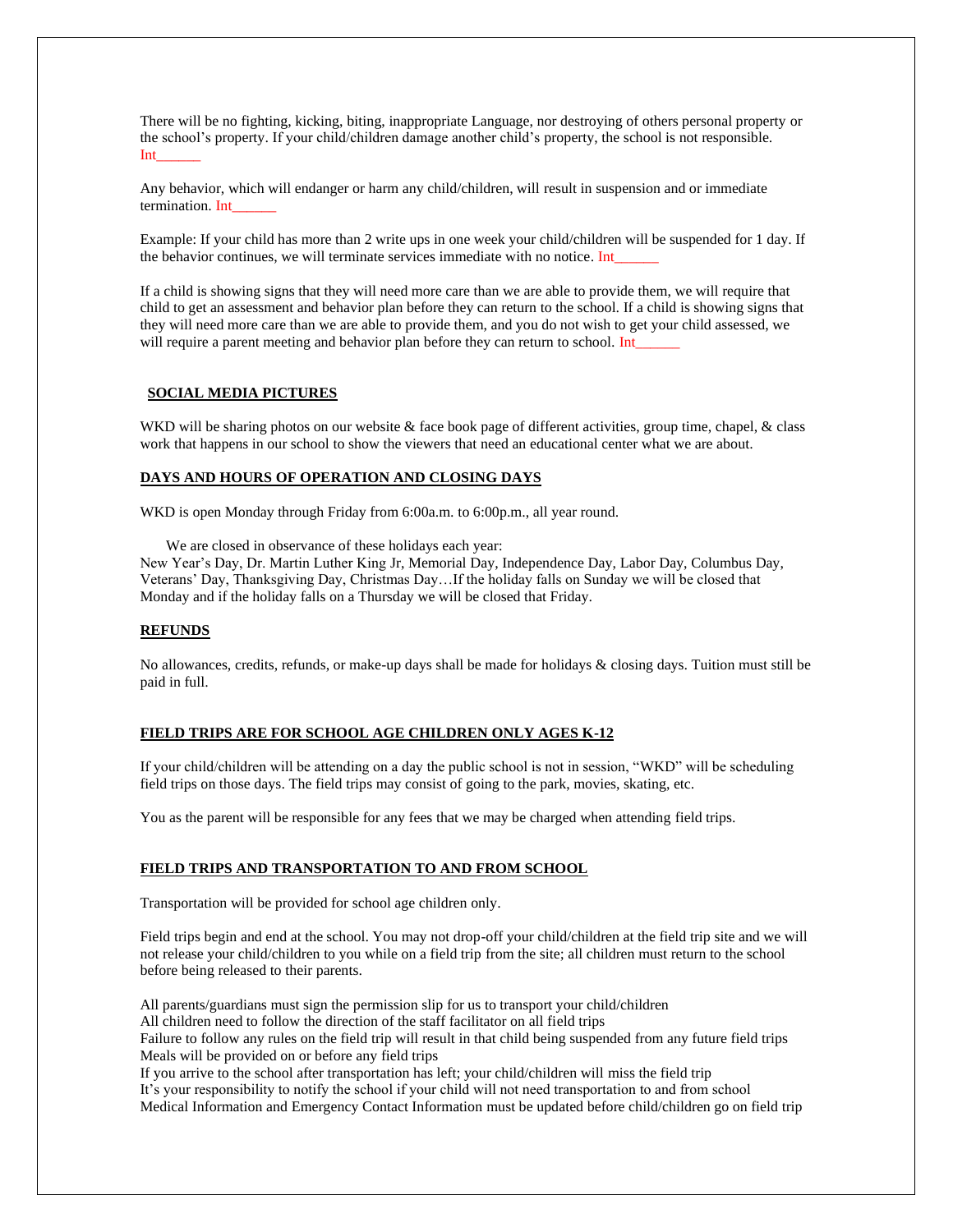Failure to abide by these guidelines will result in your child/children not attending the field trips.

**TODDLERS** Required Items Please be sure to provide the school with the following items: Extra changes of clothing Crib sheets Diapers/pull ups/underwear Wipes Small blanket

Closed door policy…All children must be here not later than 10: 00am. The toddler class has a cut off drop off time of 10:00am so all children will be able to engage in all activities that we have for the children and their nap time will not be disturbed.

All items must be labeled with the child's first and last name. Each Toddler will be giving a small cot for napping.

Infants will engage in fine motor skills, large motor skills, crawling, being taught to walk, and much more. Toddlers will learn fine motor skills, toilet learning, sharing, verbal communication, and curriculum daily.

Everyday each child will receive a daily communication paper explain the child's behavior, toileting, and meals.

Each child will have the opportunity to have outdoor play, as well as indoor play.

All toys will be age appropriate for the Toddlers.

### **PRESCHOOL**

Required items Please be sure to provide the school with the following: One change of clothing Crib sheet Small blanket

All items must be labeled with the child's first and last name. Each Preschooler will be giving a small cot for napping.

Preschool children will be taught according to their own pace. WKD understands each child is unique in their own way, therefore we will teach them accordingly.

Children will have the opportunity to do music and movement, curriculum, indoor and outdoor activities, and take-home activities so you as the parent can see what your child/children are learning as well as studying their progress,

Each child will have the opportunity to be involved in small group settings, individual activities as well as group activities. Preschool is especially important for this age group because it prepares them for Kindergarten, and that's our goal is to ensure each child receives all they need to be successful in Kindergarten with the help of you as the parent.

### **SCHOOL AGE**

All school age children's parents are required to provide the school with a school calendar to ensure their child/children is picked up and dropped off in a timely manner. This will help us schedule field trips when children are out for certain Holidays or Teacher in service days.

Some school age field trips will require money, and some will not. Please read all field trip forms to ensure the cost of the outing if any cost at all. Int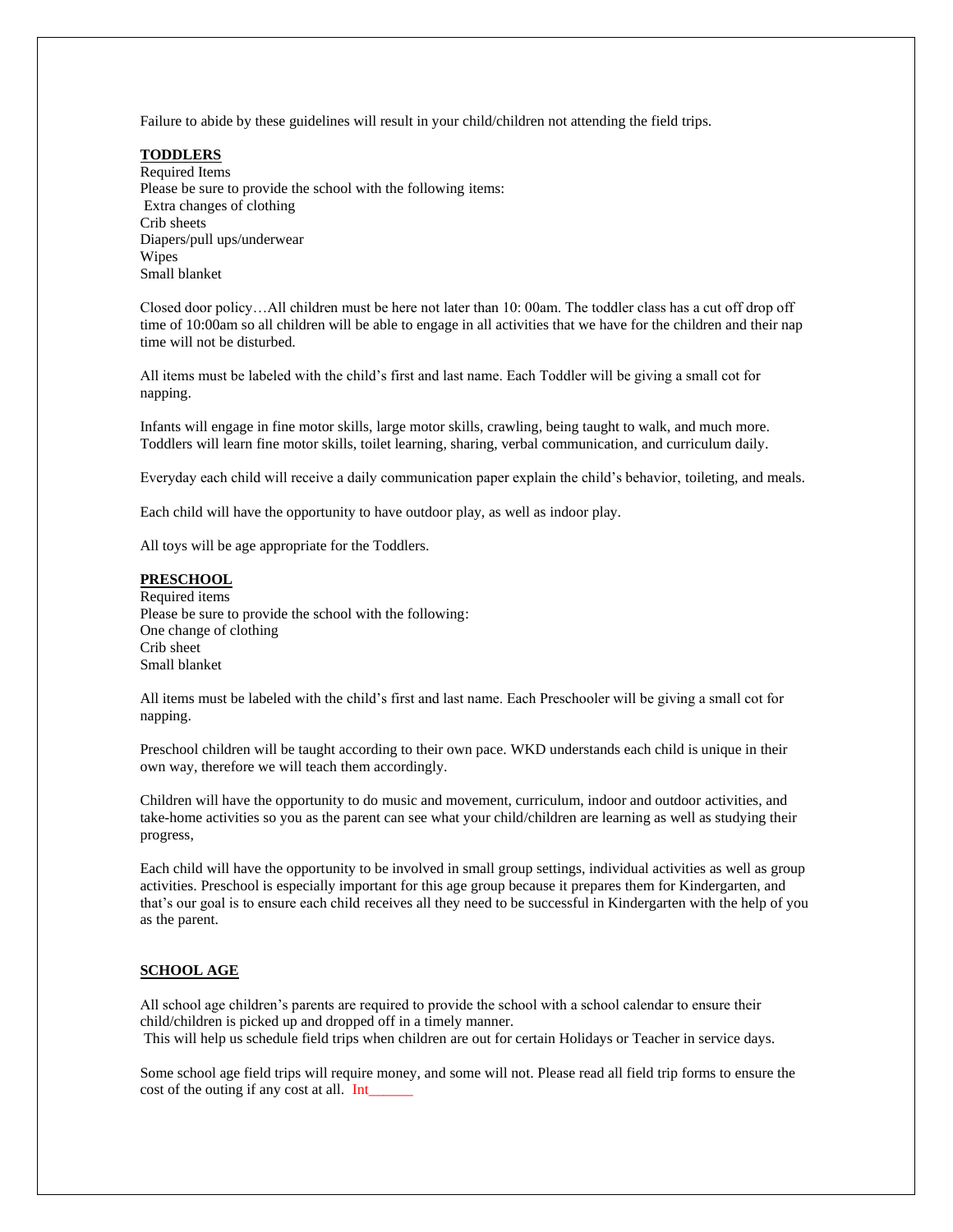School age children will have the opportunity to do their homework engage in classroom activities and well as outdoor activities. Children will not be forced to do their homework but if they choose to, they will have teacher assistants.

After 3x of arriving to the elementary school and there is no pickup will terminate services due to lack of communication. Int

### **NON-DISCRIMINATION POLICY**

It is our policy to provide an environment that is free from unlawful discrimination of any type, including discrimination based on race, color, religion, sex, national origin, age disability, veteran status, or any other characteristic protected by law.

This policy governs all aspects of our school's operation.

### **HEALTH, MEDICAL ISSUES AND STUDENT ACCIDENTS**

Our commitment to a clean and healthy environment compels us to take precautionary steps to prevent the spread of communicable diseases. We promote cleanliness in accordance with the State Pesticide regulations and good hygiene with children daily.

Frequent hand washing for 20 seconds is practiced by all children and staff, and is always required before eating, after toileting, and after outdoor play.

Upon enrollment every child is required to show proof of Immunization, Physicians report from your child/children primary doctor. If your child/children require Medication of any kind, the label must have the child/children's name and doctor's name on the label.

No over the counter medication will be dispensed to your child/children. However, you as the parent may come and dispense medication to your child/children at any time.

After any injury or medical emergency occurs, you will be asked to sign and will receive a copy of an Incident/Accident Report describing how the incident/accident happened and the action taken by a qualified staff person. We know children do not listen to teachers like there would their own parent and sometimes childhood accidents happened due to this nature.

Children have childhood accidents/injury/injuires as far as broken limbs, fall, scraps, bumps, and bruises, especially with school age children. They push, play hard, rough house and as much as we do not want any child to be injured, some accidents are out of our control. We Kare Daycare is NOT responsible for your child falling and possibly receives a stitch, cast, and or not limited to shoe cast or any other childhood falls. We all know children run, fall, and possibly become injured and these are out of the control of any staff member here at We Kare Daycare. Childhood accidents happen and we are not and will not be liable or responsible for the actions of the children  $&$  cannot be sued for you the parent to collect money on any Personal injuries. Int

# **CONFIDENTIALITY OF INFORMATION**

Information pertaining to a child/children and his or her family is always kept confidential. Occasionally, records are reviewed by regulatory agencies for information that may be pertinent to a child's well-being or requested by a legal subpoena.

Appropriate Dress for School

Please dress your child/children for school in comfortable, washable play clothes that will allow him or her to thoroughly enjoy the classroom, playground, and all school activities.

Tennis shoes or other closed-toed shoes must be always worn; flip-flops, or opened toed shoes are not permitted, however if your child/children wear these types of shoes may result in toe injuries do to not wearing the proper shoes for outside time.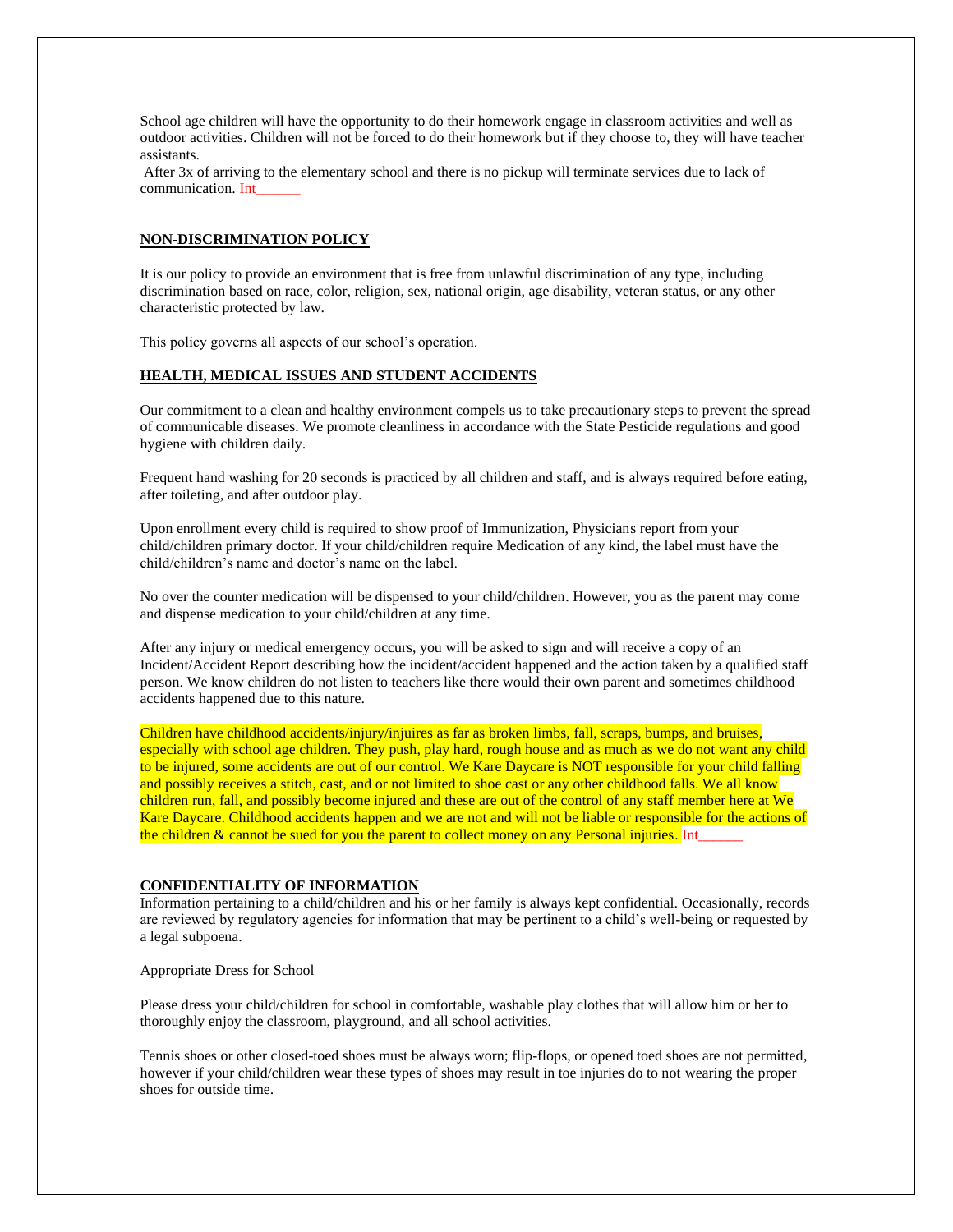#### Personal Items to Bring to School

To help us keep your child happy, safe, healthy, clean, and comfortable, please bring at least one complete change of clothes because accidents and spills can happen at any age. Please put your child/children's name on the tag on all items that are brought to the school to ensure the right items go home with the right child/children.

Child/children who are napping please bring a small crib sheet and a small blanket to fit a small cot for nap time.

Please help your child understand why it is not wise to bring toys or other objects to school that they may not wish to share with the group. We cannot be responsible for lost or damaged items.

### **FAMILY INVOLVEMENT AND COMMUNICATION**

Our goal is to collaborate with you to ensure your child has the best experience possible while in our care. To keep you informed of what we are doing at the school, we publish and distribute a monthly newsletter with important information about child development issues, home activity ideas, and information about the curriculum.

We have an open-door policy, and you are welcome to visit our program, anytime however we try to not have visitor's during the hours of 12:00pm to 2:00pm while the children are napping to ensure we do not disturb them.

If a dispute arises out of or relates in any way to our services, we encourage you to attempt to resolve such matters in good faith directly with management.

### **STAFF HIRING AND TRAINING PROCEDURES**

Following a careful selection process, each staff member receives ongoing training, beginning with our New Staff orientation process. We strongly support the professional development of our staff.

All staff members are required to have ongoing training that is required once a month to keep them abreast to the upcoming changes in childcare. Each month all members will undergo a 2-hour monthly training.

Each staff member must have their licensed qualified units to work in the specific age groups. Each staff member must be cleared through the DOJ, FBI, Criminal Clearance, and Child Abuse, and must obtain child first aid & CPR, MMR & health & safety certificate before they are hired.

All staff members are required to treat each child with respect, compassion, love, and positive guidance.

#### **FAMILY-TEACHER CONVERSATIONS**

We encourage you to schedule meetings with your child's teacher whenever you have questions or concerns. This gives you the opportunity to discuss your child's interests, progress, and any other questions you may have.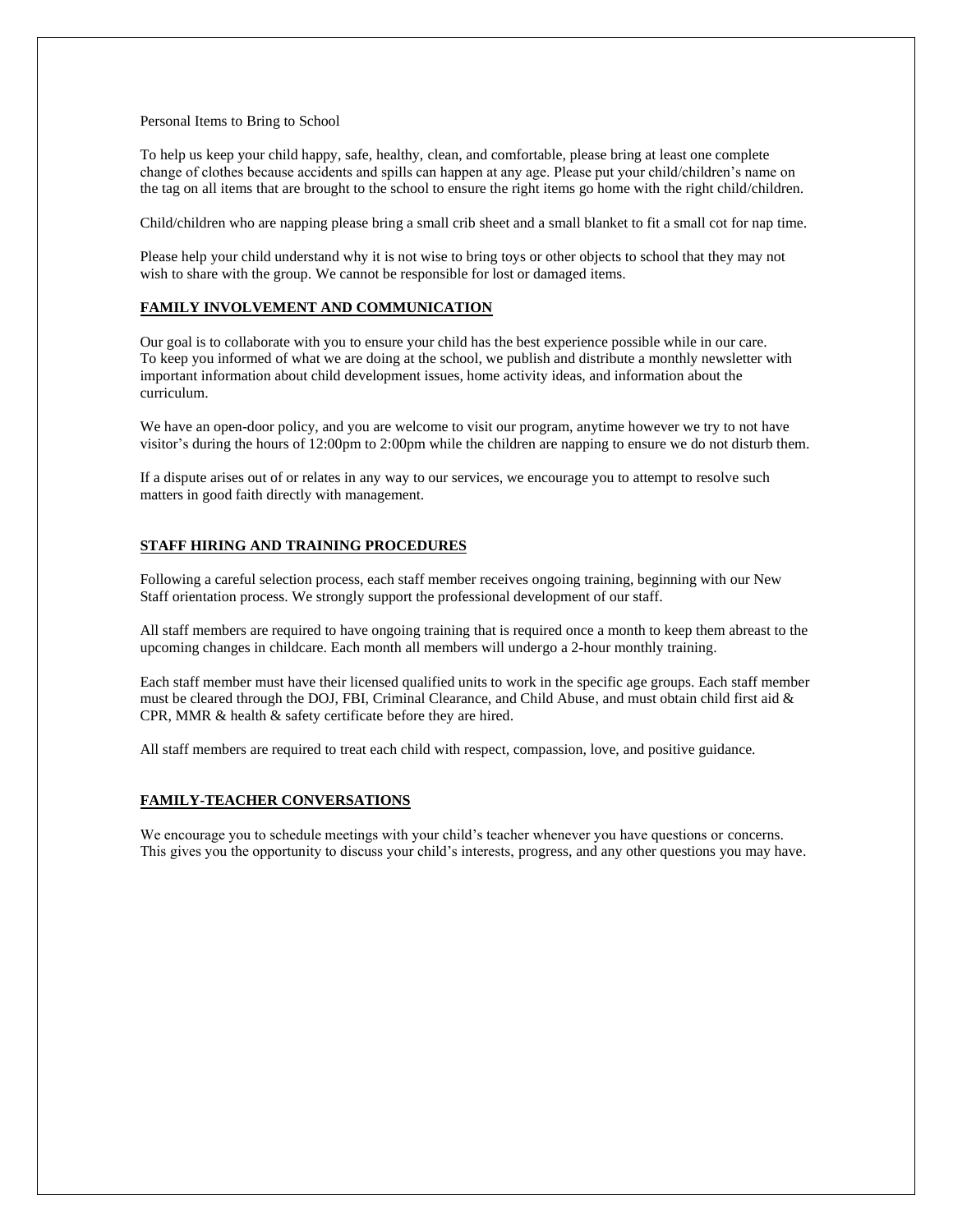| We Kare<br>Daycare &<br>Preschool |
|-----------------------------------|
|                                   |
|                                   |
|                                   |
|                                   |
|                                   |
|                                   |
|                                   |

We Kare Daycare & Preschool Caring & loving for your child like our own!

# We are in this together!

Our Vision is to have all children treated with respect, honesty, love, care, and devotion, while implementing the love of God through displaying and showing acts of the love of God for all children, parents, staff, and anyone that meets one of our staff members!

We Kare Daycare & Preschool is an Educational Center, and Our Goal is to prepare all children for the future by teaching every child on their level to ensure success when they enter kindergarten!

We have the right to refuse service!